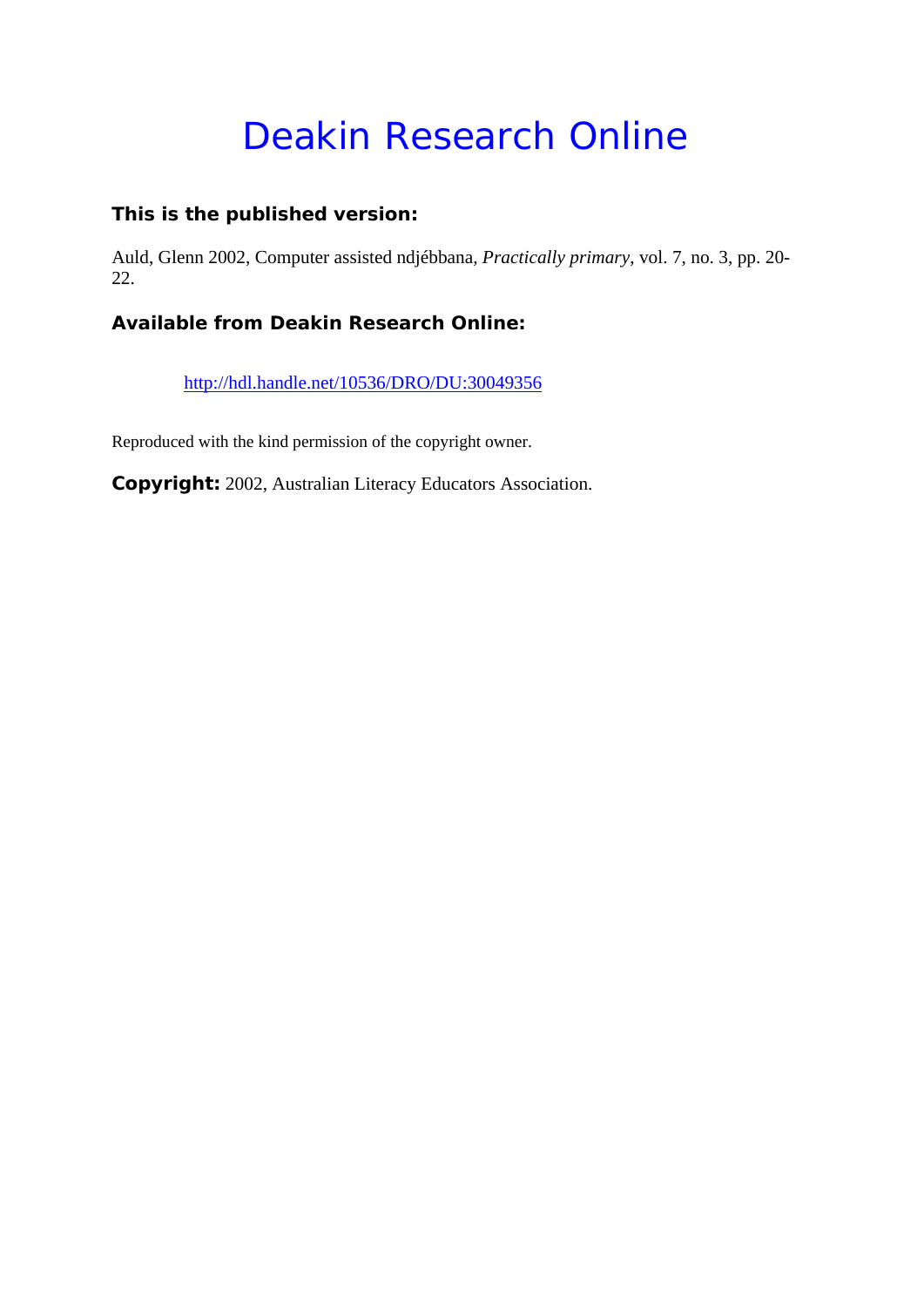





Many urban teachers use talking books as a matter of course. In a remote community which simply didn't have any, Glenn Auld solved the problem with sophisticated technology and a sense of purpose

**Jomputer Assisted Ndjébbana focuses on the** use of the computer to assist in the teaching and learning of Ndjébbana. The 150 Kunibidji, who all live in Maningrida, are the only speakers of Ndjebbana, which is their first language. Due to the unique historical and social context of Maningrida, most Kunibidji children learn to speak English as their third or fourth language when they come to school.

When the Kunibidji children first arrive at school, they learn to read and write in their first language as part of the Ndjebbana Bilingual Program. The students are gradually exposed to more English at school as they get older.

#### Development of Computer Assisted Ndjebbana

I arrived to teach a Kunibidji class around the same time that multimedia computers were being introduced to the school. The students obviously enjoyed using them. Whether the interactivity of the computer appealed to the visual and spatial skills of the children, or the computer was an escape from

my high levels of English (O'Donoghue 1992), I could see the potential for the use of a computer loaded with Ndjebbana.

However the computer was only loaded with English software. I began to wonder what message this was sending to the students and how hard it would be to put Ndjebbana on the computer. It was not a simple matter of ringing up the local ABC shop and buying a Ndjebbana interactive CD. They don't exist.

So with lots to help from the Kunibidji community and the teachers at the school, I made one. I had to learn the scripting behind two multimedia programs to make a simple Ndjebbana Talking Book that highlighted the text as it was read. When digital cameras came, they integrated well with the new Ndjebbana talking books.

The creation of the Ndjebbana talking books involved making a storyboard and getting pictures with the digital camera. The texts were jointly negotiated back at school and once they were checked the Ndjebbana talking books was made.

 $\cdot$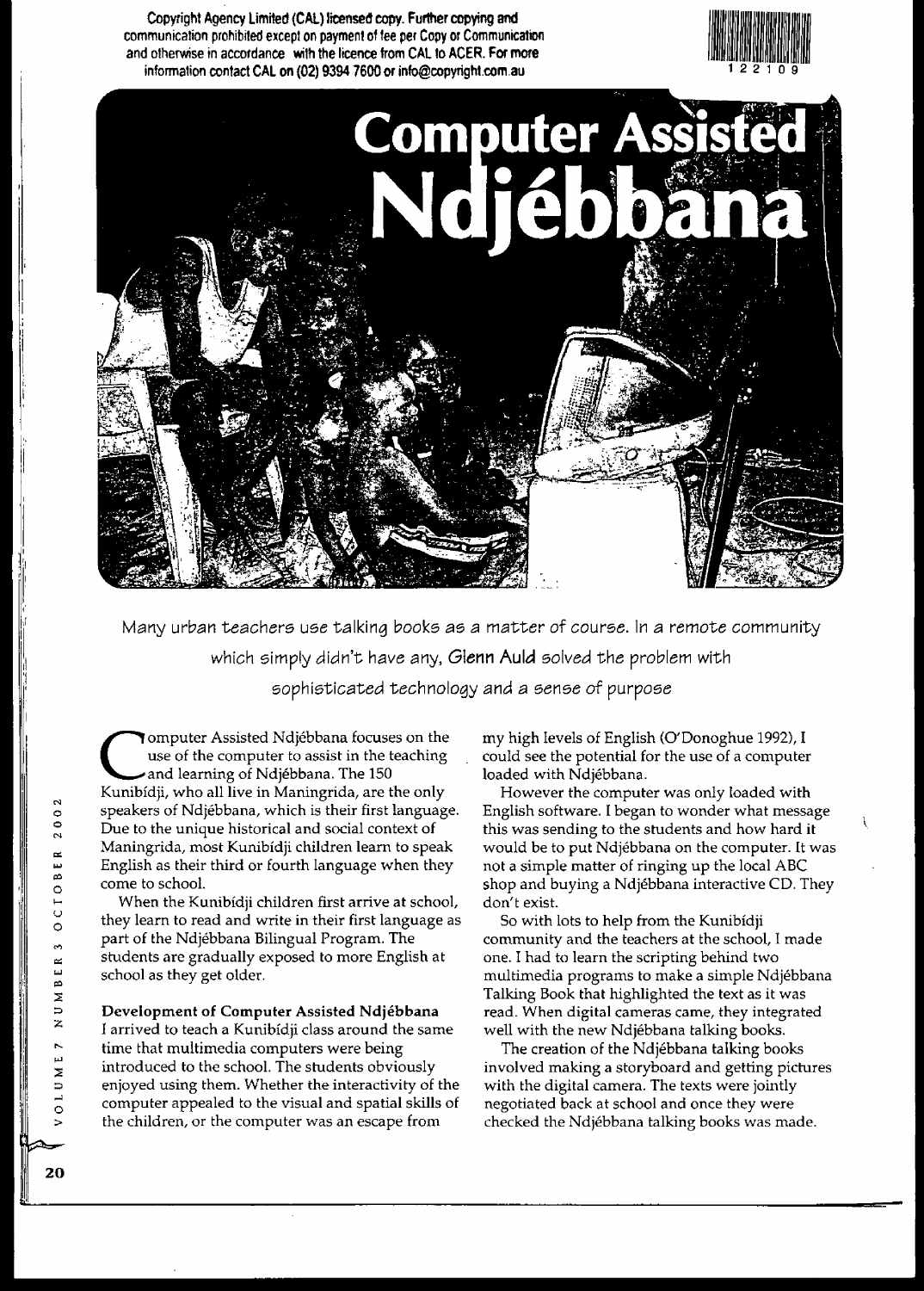The computer was taken around the community in the afternoon session of school where different Kunibidji were recorded reading or repeating the texts. Although the first Ndjebbana talking books had simple phonic activities, through a set of counters we could tell they were not used much.

One of the problems about including the phonic activities was that it took a long time to produce each talking book. The children were soon bored with the small number of Ndjebbana talking books. More were made with an aim to include as many Kunibidji as possible in their production. New Ndjebbana talking books were made as the students acted out pictures in old Ndjebbana texts. The . photos that were taken of the students were used in the new Ndjebbana talking books. Some older books were recoloured and used as well.

The digital Ndjebbana talking books complemented the printed books used in the classroom, giving the children a choice of media. However the distribution of the finished product was only available at school. While the 'roadville' children of Maningrida were going to bed after using the Internet at home, the Kunibidji children did not have access to bedtime stories on a digital medium in their own language. The use of new technologies in an informal context had the potential to improve their command of print literacy.

After trialling a touch screen in the preschool, some more were purchased through an Aboriginal Benefits Trust grant. One of these is in the picture above. Using the touch screens, the children could turn the pages of the book by touching the screen. While the parents were close by, the children had access on demand to any of the 96 talking books. Some videoing around the computer suggested discourse in Ndjebbana included simple reading, critical commentaries and even some questions about sultanas (centre left of photo).

#### Reflections

By now a lot of you are probably thinking, What does this have to do with my teaching situation? Well, there are some generalisations that are useful. First we can create new literacy spaces using technology. By moving the computer from the classroom to the Kurubidji community, it was transformed from an on-line connected workstation in a classroom to an off-line multimedia Ndjebbana resource located in an informal context. The computers capabilities were matched to the language learning needs of the students (Wyatt 1988). The touch screen without a keyboard or mouse was the best solution to promote access of the talking books in an informal context.

A second generalisation is the approach to technology. While we are familiar with critical approaches to literacy, the basis of the transformation rests with a critical approach to technology. As teachers, we need to manipulate technology to suit the students, 'rather than be led purely by the capabilities of the latest technical innovation' (Levy 1997, p. xi). There is a potential for large amounts of totally inappropriate spending where this critical approach is not taken, particularly in a bilingual context.

The Internet was not a good solution for the Kunibidji's first language needs, as they all live in Maningrida. The Internet would also exclude the informal location of the computer around the Kunibidji houses. While most Kunibidji houses have power, only a handful have phones.

The development of Ndjebbana Talking Books on touch screens is an example of deconstructing the computer for the possibilities. Just as we transform and select texts to match our students needs we should also transform and select technologies. I am not suggesting we all need to know how to program a computer or pull it apart. However we need to send clear messages to the students that we are not dominated by technology and we are prepared to 'tinker' with technology. As there is a reciprocal relationship between technology and literacy, a critical approach to literacy will be jeopardised by a functional approach to technology.

The third generalisation worth discussing is the multimodality of new digital technologies. As we are now able to scaffold print with a variety of media channels, we can include people who are struggling with print literacy. One example is the recordings on the Ndjebbana talking book by older Kunibidji who can not read. They repeated the words as a Kunibidji younger literacy worker read them. The old people's speech is now highlighted as it is read in some Ndjebbana talking books, teaching the younger students how to read. Digital technologies combined with innovative practice can include people who have been systemically excluded from the literacy production process.

The hybridity and intertextuality of multimodality is worth considering (New London Group 1996) as well. Digital technologies enable us to make a variety of new texts from old and new resources (hybridity) and link the reader of the text to the author or characters in the text (inter-textuality), The creation of contextualised resources using new digital technologies is a powerful tool for teachers of disempowered students.

The final generalisation that was valuable in this project was the separation of the creation and presentation of the literacy resources. The collaboration between indigenous and nonindigenous people during the creation of the Ndjebbana Talking Books was different Ndjebbana V

**21**